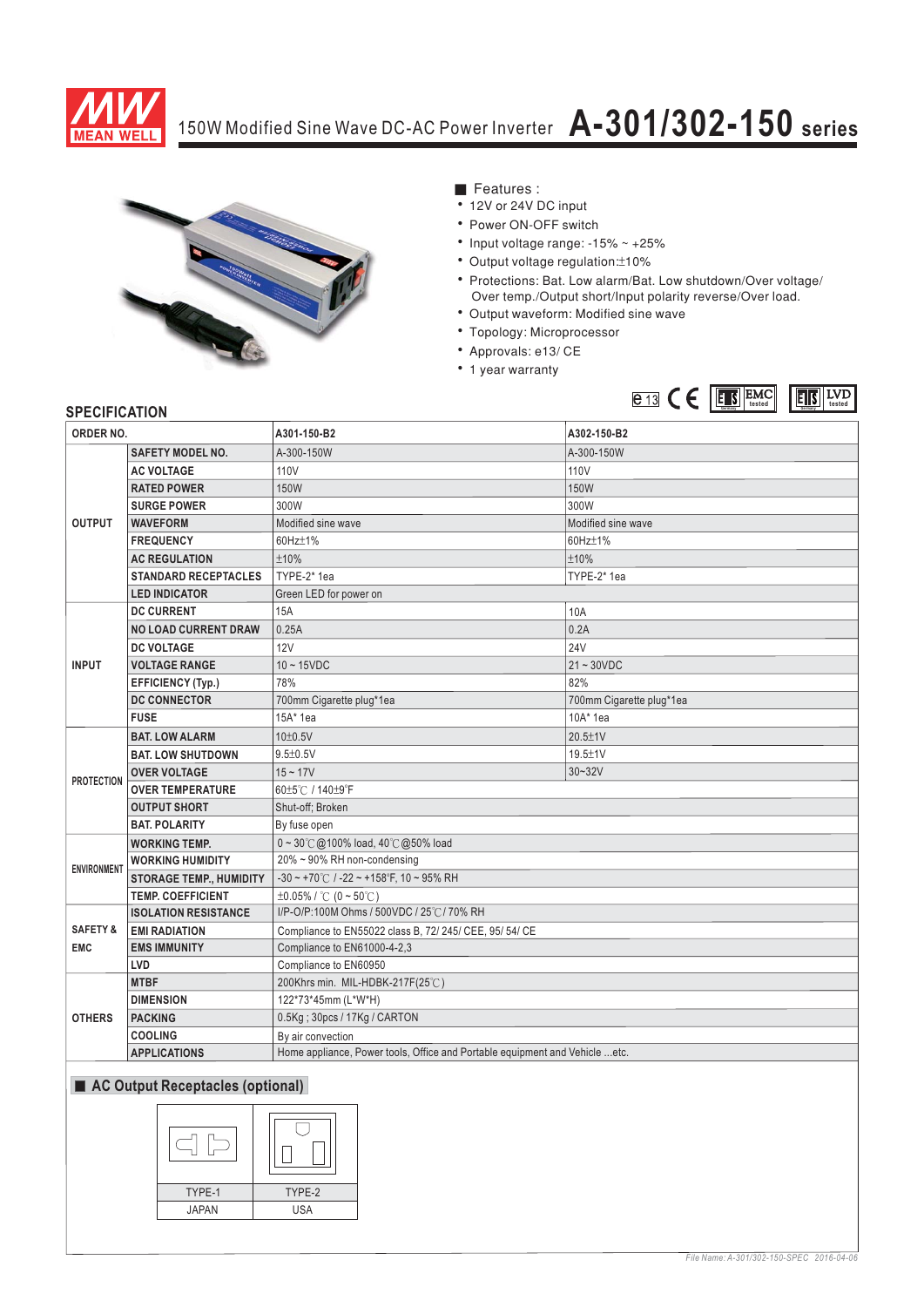

# 150W Modified Sine Wave DC-AC Power Inverter **A-301/302-150 series**

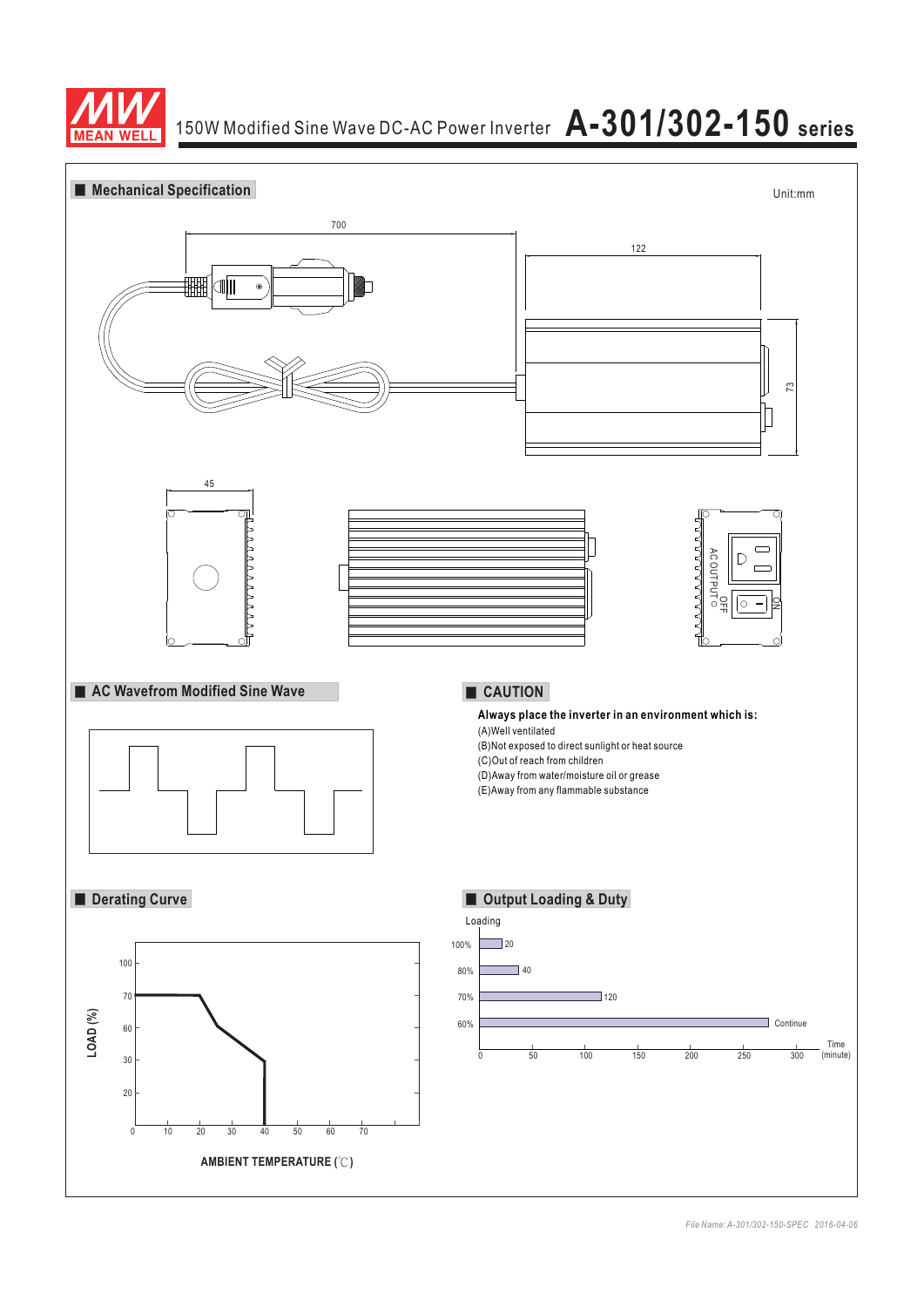

# 150W Modified Sine Wave DC-AC Power Inverter **A-301/302-150 series**



- Features :
- 12V or 24V DC input
- Power ON-OFF switch
- Input voltage range: -15% ~ +25%
- Output voltage regulation:±10%
- \* Protections: Bat. Low alarm/Bat. Low shutdown/Over voltage/ Over temp./Output short/Input polarity reverse/Over load.
- Output waveform: Modified sine wave
- Topology: Microprocessor
- Approvals: e13/ CE
- 1 year warranty



### **SPECIFICATION**

| ORDER NO.                         |                                       | A301-150-F3                                                                  | A302-150-F3              |  |  |
|-----------------------------------|---------------------------------------|------------------------------------------------------------------------------|--------------------------|--|--|
| <b>OUTPUT</b>                     | <b>SAFETY MODEL NO.</b>               | A-300-150W                                                                   | A-300-150W               |  |  |
|                                   | <b>AC VOLTAGE</b>                     | 230V                                                                         | 230V                     |  |  |
|                                   | <b>RATED POWER</b>                    | 150W                                                                         | <b>150W</b>              |  |  |
|                                   | <b>SURGE POWER</b>                    | 300W                                                                         | 300W                     |  |  |
|                                   | <b>WAVEFORM</b>                       | <b>Modified Sine Wave</b>                                                    | Modified sine wave       |  |  |
|                                   | <b>FREQUENCY</b>                      | 50Hz±1%                                                                      | 50Hz±1%                  |  |  |
|                                   | <b>AC REGULATION</b>                  | ±10%                                                                         | ±10%                     |  |  |
|                                   | <b>STANDARD RECEPTACLES</b>           | TYPE-3* 1ea                                                                  | TYPE-3* 1ea              |  |  |
|                                   | <b>LED INDICATOR</b>                  | Dual-color indicators display for power on / failure status                  |                          |  |  |
| <b>INPUT</b>                      | <b>DC CURRENT</b>                     | 15A                                                                          | 10A                      |  |  |
|                                   | <b>NO LOAD CURRENT DRAW</b>           | 0.25A                                                                        | 0.2A                     |  |  |
|                                   | <b>DC VOLTAGE</b>                     | 12V                                                                          | <b>24V</b>               |  |  |
|                                   | <b>VOLTAGE RANGE</b>                  | $10 - 15$ VDC                                                                | $21 - 30VDC$             |  |  |
|                                   | <b>EFFICIENCY (Typ.)</b>              | 78%                                                                          | 82%                      |  |  |
|                                   | <b>DC CONNECTOR</b>                   | 700mm Cigarette plug*1ea                                                     | 700mm Cigarette plug*1ea |  |  |
|                                   | <b>FUSE</b>                           | 15A* 1ea                                                                     | 10A* 1ea                 |  |  |
| <b>PROTECTION</b>                 | <b>BAT. LOW ALARM</b>                 | 10±0.5V                                                                      | 20.5±1V                  |  |  |
|                                   | <b>BAT. LOW SHUTDOWN</b>              | $9.5 \pm 0.5$ V                                                              | 19.5±1V                  |  |  |
|                                   | <b>OVER VOLTAGE</b>                   | $15 - 17V$                                                                   | $30 - 32V$               |  |  |
|                                   | <b>OVER TEMPERATURE</b>               | 60±5℃ / 140±9°F                                                              |                          |  |  |
|                                   | <b>OUTPUT SHORT</b>                   | Shut-off                                                                     |                          |  |  |
|                                   | <b>BAT. POLARITY</b>                  | By fuse open                                                                 |                          |  |  |
| <b>ENVIRONMENT</b>                | <b>WORKING TEMP.</b>                  | $0 \sim +30^{\circ}$ @ 100% load, 40°C @ 50% load                            |                          |  |  |
|                                   | <b>WORKING HUMIDITY</b>               | 20% ~ 90% RH non-condensing                                                  |                          |  |  |
|                                   | <b>STORAGE TEMP., HUMIDITY</b>        | $-30 \sim +70^{\circ}$ C / $-22 \sim +158^{\circ}$ F, 10 ~ 95% RH            |                          |  |  |
|                                   | <b>TEMP. COEFFICIENT</b>              | $\pm 0.05\%$ / °C (0 ~ 50°C)                                                 |                          |  |  |
| <b>SAFETY &amp;</b><br><b>EMC</b> | <b>ISOLATION RESISTANCE</b>           | I/P-O/P:100M Ohms min./ 500VDC / 25°C / 70% RH                               |                          |  |  |
|                                   | <b>EMI CONDUCTION &amp; RADIATION</b> | Compliance to EN55022 class B, 72/ 245/ CEE, 95/ 54/ CE                      |                          |  |  |
|                                   | <b>EMS IMMUNITY</b>                   | Compliance to EN61000-4-2,3                                                  |                          |  |  |
|                                   | LVD                                   | Compliance to EN60950                                                        |                          |  |  |
| <b>OTHERS</b>                     | <b>MTBF</b>                           | 200Khrs min. MIL-HDBK-217F (25°C)                                            |                          |  |  |
|                                   | <b>DIMENSION</b>                      | 165*94*69mm (L*W*H)                                                          |                          |  |  |
|                                   | <b>PACKING</b>                        | 0.8Kg; 20pcs / 15Kg / CARTON                                                 |                          |  |  |
|                                   | <b>COOLING</b>                        | By air convection                                                            |                          |  |  |
|                                   | <b>APPLICATIONS</b>                   | Home appliance, Power tools, Office and Portable equipment and Vehicle  etc. |                          |  |  |
| AC Output Receptacles (optional)  |                                       |                                                                              |                          |  |  |